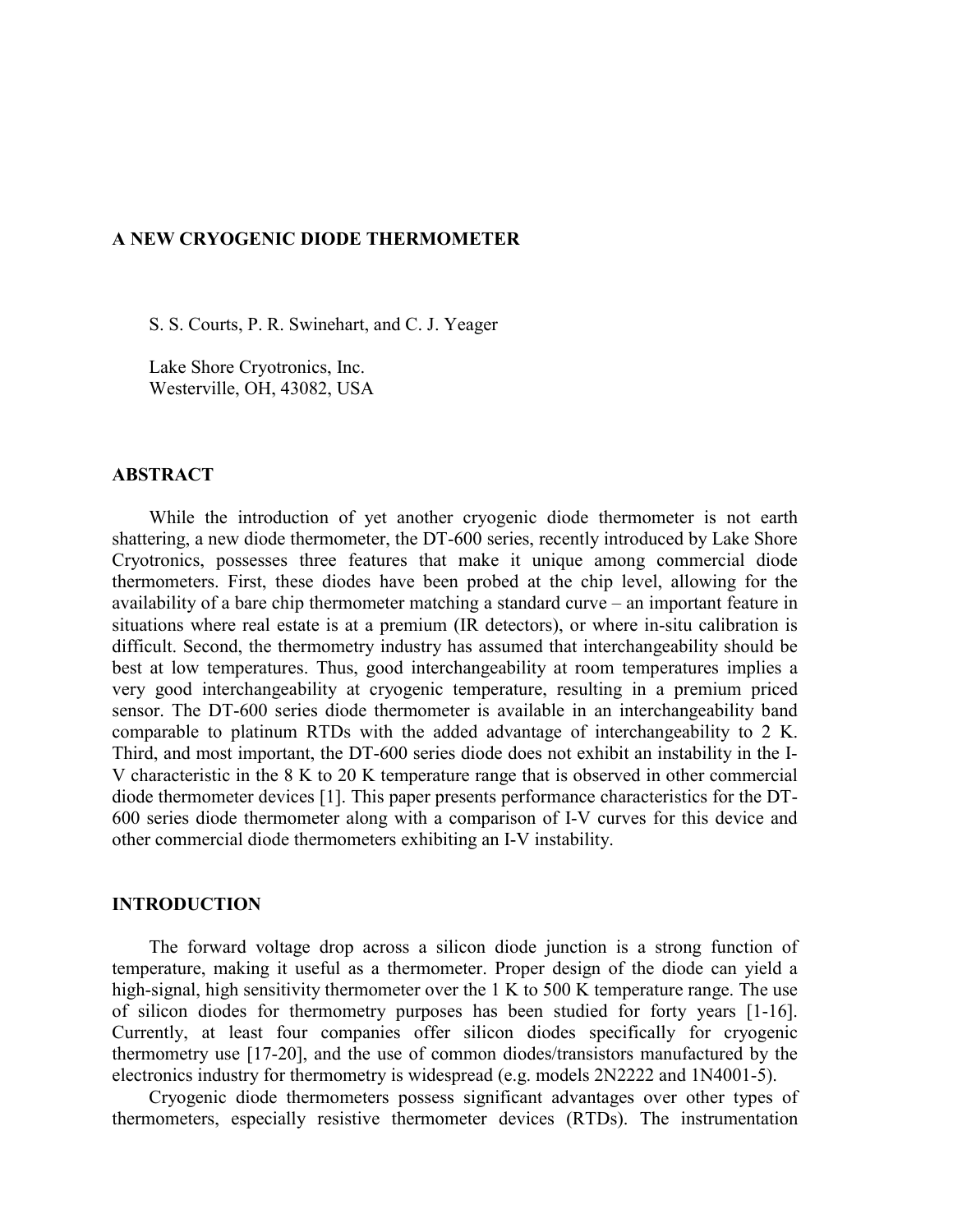required for diode thermometry is usually cheaper than for RTDs. The manufacturing methods by which diodes are fabricated yield devices so uniform that a standard response curve for a particular model can be developed with tolerances as good as a tenth of a kelvin at low temperatures to a few tenths of a kelvin at room temperature, thus eliminating the need for expensive individual calibrations in many applications. Diode thermometers produce a high signal and high sensitivity over their entire useful temperature range. Packaging is typically simpler for diodes since they do not require the strain-free mounting required by many RTDs. Diode thermometers are also more robust and withstand thermal shocking much better than RTDs [21]. Cost, interchangeability, ease of use, and reliability have led to the widespread use of diode thermometry in cryopumps, liquid level detection and transfer, cryogenic coolers and refrigerators, focal plane arrays, and a host of smaller applications.

 This paper details the advances made in silicon diode thermometry with the introduction of the DT-600 series by Lake Shore Cryotronics, Inc.

### **DATA**

 A complete description of the DT-600 series diode thermometer is not possible due to the proprietary nature of the diode design. Instead, this paper presents the operational characteristics of the diode – the more important aspect of the new diode from a user's point of view. All data reported were measured at the manufacturer's recommended excitation of 10 µA DC.

## **Response Curve**

The forward voltage and sensitivity response curves for the DT-600 series diode thermometer are shown in Figure 1. They show the expected features of high sensitivity below 20 K (-15 to -38 mV/K), a sharp knee region in the  $20 - 25$  K temperature range, and a wide, nearly linear response range from  $30 K - 500 K$ .



**Figure 1.** Forward voltage and sensitivity versus temperature for the model DT-600 series diode thermometer. Measurements taken at a constant 10 µA DC excitation.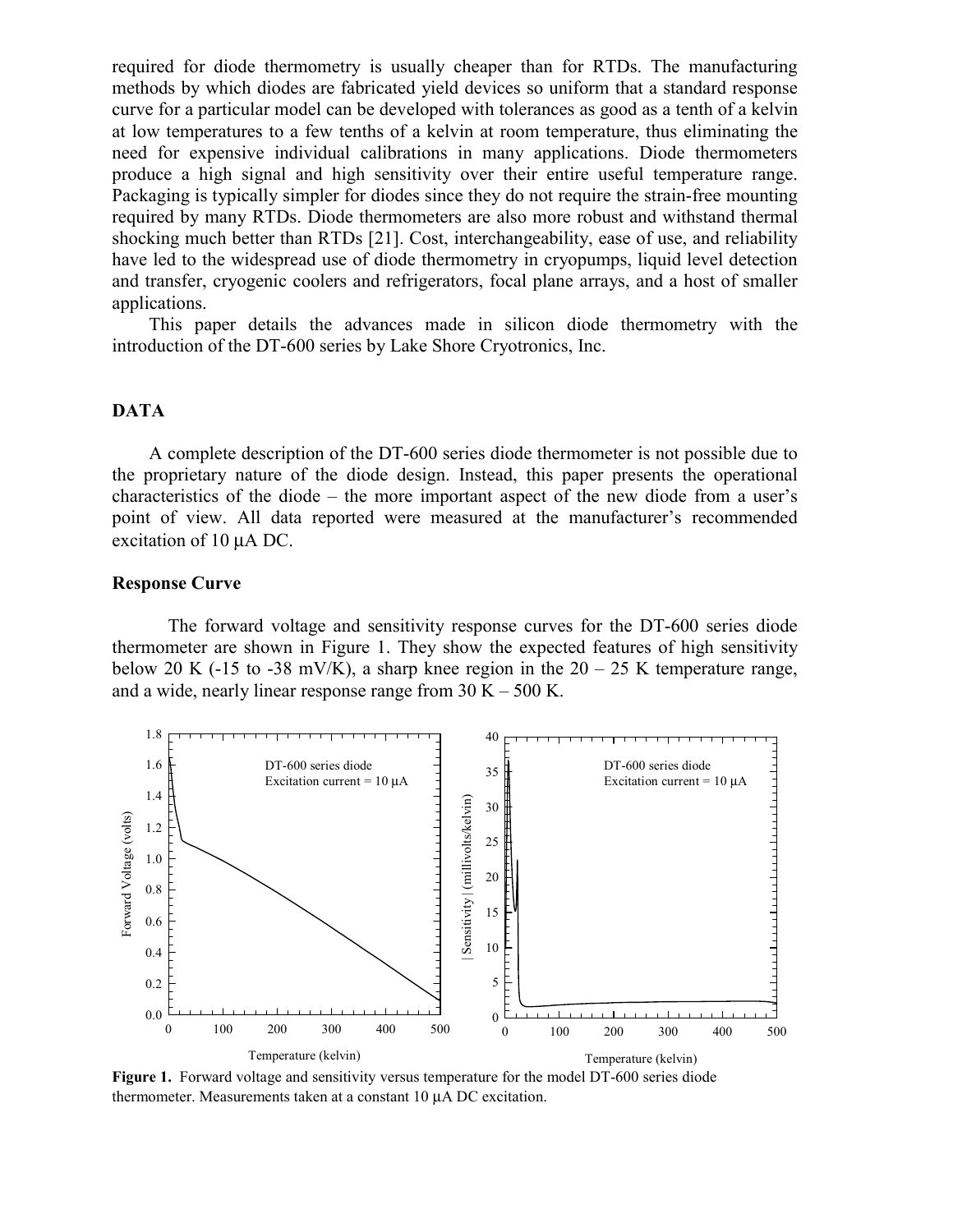#### **Stability**

An important characteristic for any thermometer is its short- and long-term stability. In both Figure 2a and 2b, an initial calibration forms the baseline. Figure 2a shows the shortterm stability of the DT-600 series diode. Two consecutive calibrations were performed with no aging or thermal cycling between them. The increasing offset below 4 K is the result of the nonreproducibility of the mounting. Diodes are high dissipation devices, and the mounting is an integral part of the thermal system. At lower temperatures, changes in the thermal path are readily seen. The long-term stability of the DT-600 series diode is shown in Figure 2b. In this experiment, an initial calibration was performed, followed by 200 thermal shocks from room temperature to 77 K. A second calibration was then performed. As expected, the diode is very stable upon thermal cycling [21].

#### **Interchangeability**

 The fabrication of the DT-600 series diode thermometer using standard semiconductor industry techniques results in a very precise process in which the resulting diodes are extremely uniform. This allows the diode thermometers to be grouped into a small number of tolerance bands about their typical response curve. The interchangeability can be as good as  $\pm$  0.5 K at room temperature to a  $\pm$  0.25 K at 4.2 K. The interchangeability is band dependent, and the more tightly matched to the standard curve the device is, the higher the premium paid by the user. Traditionally, the tightest tolerance was provided at the lowest temperature with the tolerance relaxed as temperature increased. Users working at 77.35 K (liquid nitrogen temperature) and higher were forced to pay a premium, since tight matching at higher temperatures implied even tighter matching at lower temperatures, resulting in a higher priced sensor. The commercially available tolerance/interchangeability bands for the DT-600 series are given in Table 1. It should be noted that the high power dissipation is a limiting factor at 2 K and below for interchangeability of all diode thermometers. At this temperature, diode thermometers dissipate about 16 µW compared to



**Figure 2.** a) Typical short-term stability with data taken on two consecutive calibration runs and no dismounting of sensor. b) Typical long-term stability with 220 thermal shocks from room temperature to 77.35 K (liquid nitrogen temperature) between calibration runs.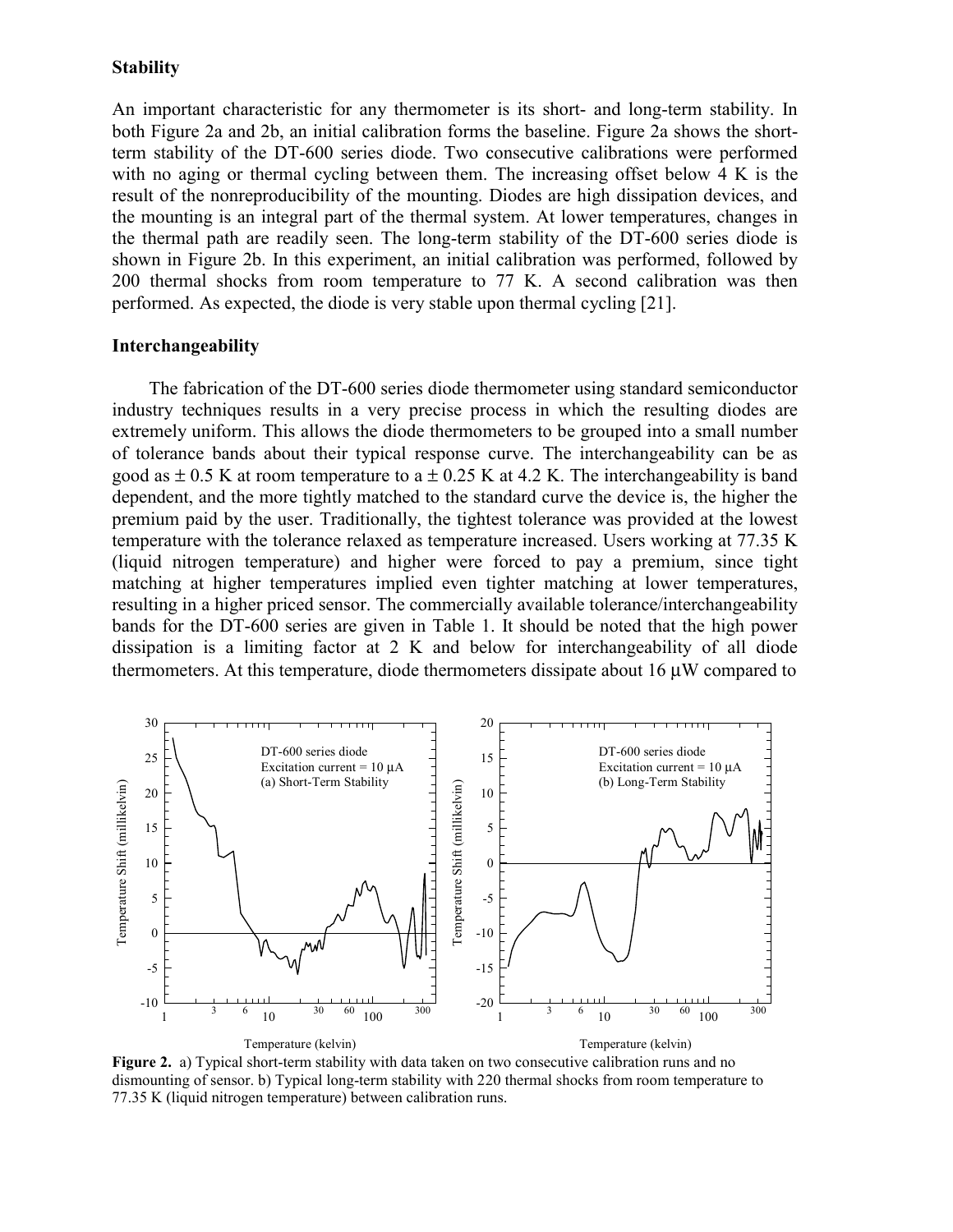| There is Tolerance bands for the DT 000 series droue incrimenter. |                                            |                       |                           |                             |  |  |  |  |  |  |  |
|-------------------------------------------------------------------|--------------------------------------------|-----------------------|---------------------------|-----------------------------|--|--|--|--|--|--|--|
| Band                                                              | Temperature Tolerance at Temperature Range |                       |                           |                             |  |  |  |  |  |  |  |
|                                                                   | $2 K - 30 K$                               | $30 K - 100 K$        | $100 K - 305 K$           | $305 K - 500 K$             |  |  |  |  |  |  |  |
| A                                                                 | $\pm$ 0.25 K                               | $\pm$ 0.25 K          | $\pm$ 0.50 K              | $\pm$ 0.50 K                |  |  |  |  |  |  |  |
| B                                                                 | $\pm$ 0.50 K                               | $\pm$ 0.50 K          | $\pm 0.50$ K              | $\pm$ 0.33% of T            |  |  |  |  |  |  |  |
|                                                                   |                                            |                       |                           | $(1.01 - 1.65 \text{ K})$   |  |  |  |  |  |  |  |
| C                                                                 | $\pm 1.0$ K                                | $\pm 1.0$ K           | $\pm 1.0$ K               | $\pm 0.5\%$ of T            |  |  |  |  |  |  |  |
|                                                                   |                                            |                       |                           | $(1.53 - 2.50 \text{ K})$   |  |  |  |  |  |  |  |
| D                                                                 | $\pm$ 1.5 K                                | $\pm$ 0.25 K          | $\pm$ 0.30 K              | $\pm$ 0.1% of T             |  |  |  |  |  |  |  |
| (PRT Band)                                                        |                                            |                       |                           | $(0.305 - 0.500 \text{ K})$ |  |  |  |  |  |  |  |
| Е                                                                 | $\pm 1.0$ K                                | $\pm$ 0.25 K          | $\pm$ 0.25% of T          | $\pm$ 0.25% of T            |  |  |  |  |  |  |  |
| (Bare Chip Band)                                                  |                                            |                       | $(0.25 - 0.76 \text{ K})$ | $((0.76 - 1.25 \text{ K})$  |  |  |  |  |  |  |  |
| Calibration                                                       | $\pm 0.025 \text{ K}$                      | $\pm 0.055 \text{ K}$ | $\pm 0.050 \text{ K}$     | $\pm 0.055 \text{ K}$       |  |  |  |  |  |  |  |
| Accuracy                                                          |                                            |                       |                           |                             |  |  |  |  |  |  |  |

**Table 1.** Tolerance bands for the DT-600 series diode thermometer.

0.2 nW dissipated by resistive thermometers such as carbon glass RTDs or Cernox<sup>TM</sup> RTDs. Below 2 K, this high power dissipation can lead to self-heating as evidenced in liquid-to-vacuum calibration offsets and calibration offsets due to nonreproducibility of mounting. If better accuracy is needed beyond the interchangeability specifications, then the diodes can be individually calibrated, which increases their accuracy by a factor of ten or greater. The resulting calibration accuracies are listed in the last row of Table 1.

 An advantage to the DT-600 series diode thermometer is that the devices were probed in wafer format at room temperature using an Alessi REL-4500 computer-controlled, automated prober with a temperature controlled chuck. Data generated from this process and samples taken from each wafer and calibrated allowed the diodes to be sorted into tolerance bands without further testing. These data also allowed the creation of a tolerance band equivalent to the interchangeability of PRTs in the 70 K to 500 K temperature range with the added advantage of a standard curve extension to 2 K.

### **Packaging and thermal time constant**

 The DT-600 series die chip is sold both as a bare chip and as a fully packaged device. As a bare chip, the overall dimensions are 0.41 mm wide x 0.43 mm long x 0.178 mm high, with a total mass of 73 µg. Estimates of the time constant yield a value of 1 µs at 4.2 K and 13 µs at 77 K [22]. The wafer probing and sampling method discussed above allow the bare chip to be sold matched to a standard curve, eliminating the need for an in-situ calibration. The availability of a characterized bare chip is extremely important in applications such as infrared focal plane arrays, where size and thermal mass must be minimized.

 The standard package for this die chip is a flat, hermetically sealed package consisting of a sapphire base with alumina body and top. The overall dimensions are 1.9 mm wide x 3.2 mm long by 1.0 mm high, with a total mass of 37 mg. The diode chip is eutectically bonded to the metallized sapphire substrate in the cavity of the package. Gold wire bonds are made to finish the electrical connection, and the lid is soldered into place to form the hermetic seal. Feedthrough traces connect to the exterior of the cavity where kovar leads are spot welded. This package was specially designed for cryogenic diode thermometry, to provide excellent thermal connection between the diode and outside world. In this configuration, the thermal time constant was measured to be less than 10 ms at 4.2 K, less than 100 ms at 50 K, and less than 200 ms at 273 K.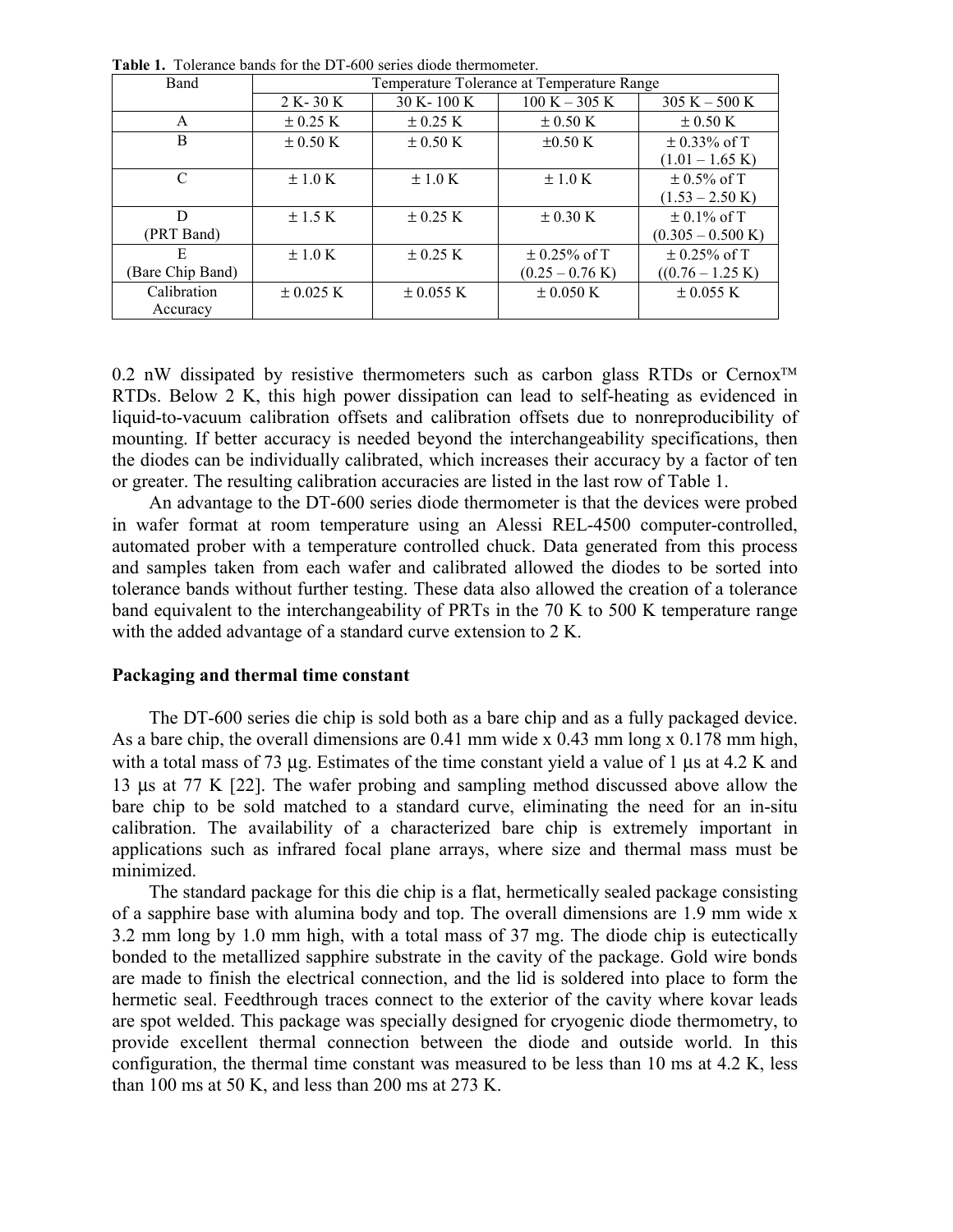### **Switching**

 Many diodes used for cryogenic thermometry exhibit an undesirable feature called switching, where an increase in current results in a decrease in forward voltage. This phenomenon is due to the presence of metastable states in the device, which is a result of the physical makeup of the device. In cryogenic diode thermometers, the switching is most likely seen in the 6 K to 15 K temperature range, although the range varies widely depending upon the exact model. In practice, switching can be observed by increasing the excitation current in small steps (e.g. 0.5 µA). The forward voltage drop should increase with increasing current, which it does until it reaches a switching current, at which point the voltage decreases sharply, arriving at a different I-V curve. Switching data for the Lake Shore DT-500 and DT-400 series were first reported in 1993 [15] along with data for industrial diode types 1N4001-6 and BYP 401. Figure 3 shows I-V curves at 9 K for a) the Lake Shore model DT-471-SD, b) a non-Lake Shore, commercially available diode thermometer, and c) the Lake Shore model DT-670-SD. Note the labeled switching points present in the DT-471-SD and the non-Lake Shore models.

 Based on data collected during quality control testing of the DT-400 series, switching is observed in roughly 15% of the devices. Five non-Lake Shore devices purchased at various times, but from the same series, were tested, and all evidenced switching behavior. The data presented in Figure 3b was chosen to demonstrate that switching can occur both above and below the nominal 10 µA excitation current. Three of these five device switched only below 7 µA. Despite extensive testing of over 800 devices, no switching has been observed in the DT-600 diode thermometer series.

 From a manufacturing point of view, the possibility of a device switching into metastable states requires the manufacturer to test each commercial device to ensure that switching, in fact, does not occur. Testing is both burdensome and lengthy due to the fact that the most likely temperature at which switching occurs is in the 6-15 K range. This temperature range can vary widely depending upon the design of the device.

 However, it's important to put this phenomenon in perspective. The mere presence of switching does not render a particular diode device useless. First, the current at which the switching occurs is as important as the fact that it does occur. Switching that occurs at currents far from the manufacturer's recommended excitation current is unlikely to affect the diode's performance as a thermometer (Figure 3a). On the other hand, switching occurring close to the operating current can lead to erroneous results. This feature points out the importance of operating the device at the specified excitation. There are legitimate reasons for using a current other than the manufacturer's recommended excitation, such as needing a higher signal-to-noise ratio or needing to decrease power dissipation. However, operating at an excitation other than the recommended value may lead to erroneous results if the chosen current is near a switching current at the working temperature. Second, the spontaneous switching of a powered diode thermometer is extremely rare. The switching is most likely to occur when excitation cycled off and back on as in applications where several diode thermometers are scanned with a single set of instruments.

#### **Radiation Environments**

 The physical design of most semiconductor devices includes a number of oxide layers used as insulators. When exposed to ionizing radiation, charging of the oxide layers combined with physical damage can dramatically alter the device's characteristics. Generally speaking, silicon diodes used for thermometry fall into this category and are not recommended for use in radiation environments. Small doses of radiation over long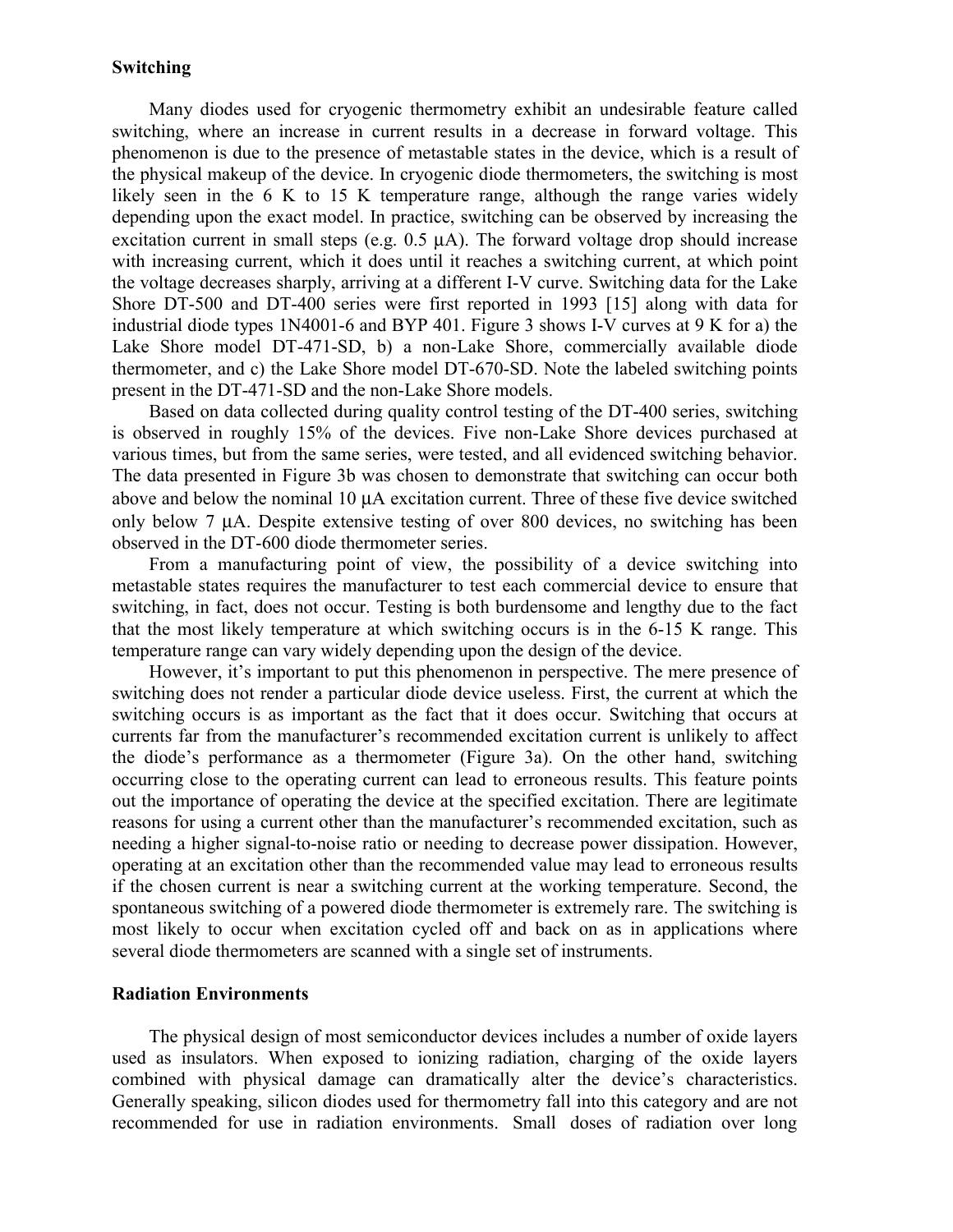

**Figure 3.** Voltage versus current for three models of cryogenic diode thermometers: a) Lake Shore model DT-471-SD, b) a non-Lake Shore, commercially available diode thermometer, and c) Lake Shore Cryotronics model DT-670-SD. Note the switching in the model DT-471-SD and the non-Lake Shore model.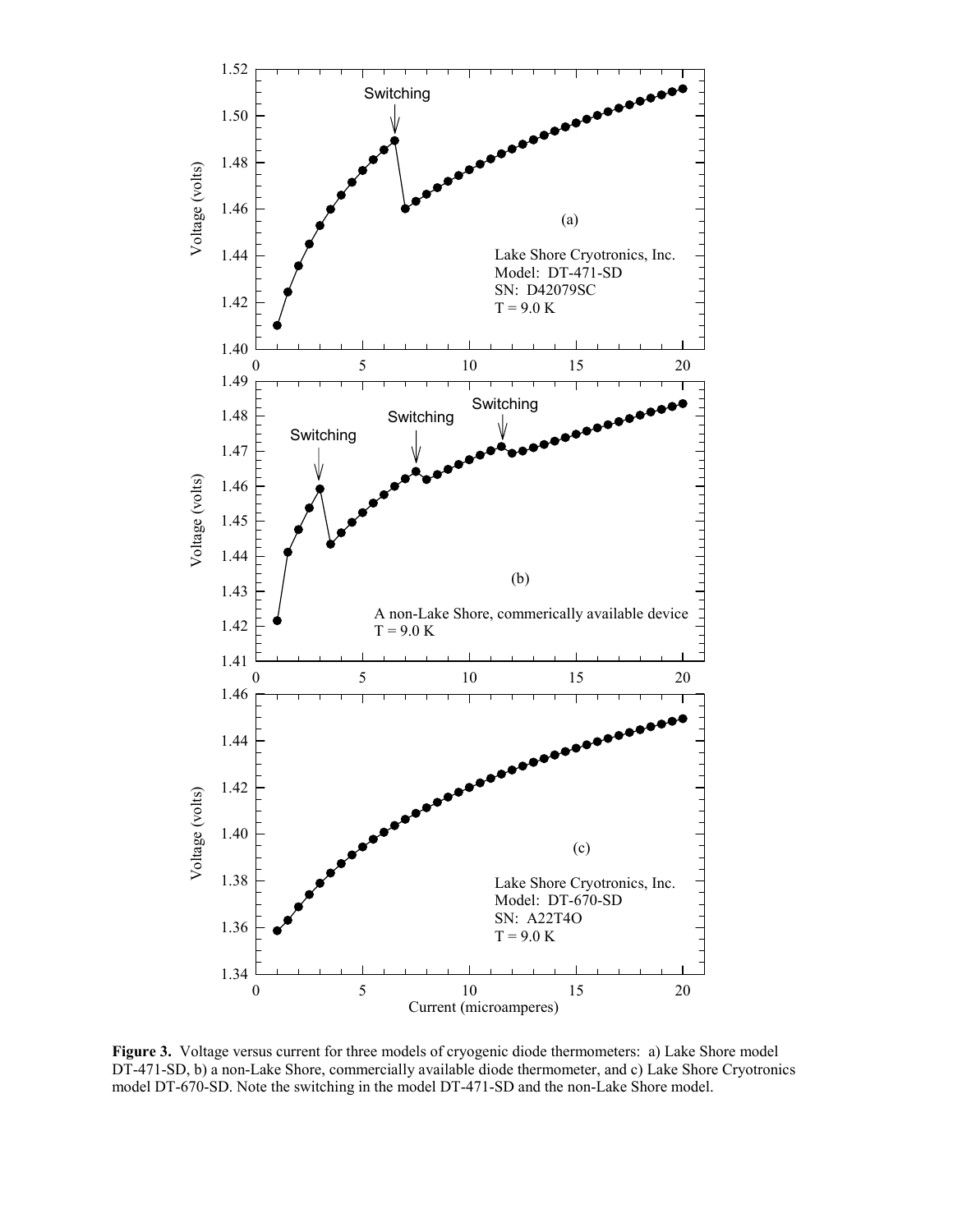

**Figure 4.** Radiation induced offsets in the DT-600 series. a) Gamma irradiated at room temperature to a total dose of 10,000 gray at a flux of 0.5 gray/minute by a cesium-137 source, b) Neutron irradiated at room temperature to a total fluence of  $1x10^{12}$  neutrons/cm<sup>2</sup> in a pool reactor.

periods of time (e.g. space applications) may cause acceptable calibration shifts, but larger doses cause large calibration shifts as shown in Figure 4. Figure 4a shows the calibration shift due to a room temperature irradiation to 10,000 gray using a cesium-137 gamma radiation source with a 0.5 gray/s dose rate. Note that even at this high level, the induced offsets are still below 1 K for temperatures below 70 K. Figure 4b shows the calibration shift due to a room temperature irradiation to a fluence of  $1x10^{14}$  neutrons/cm<sup>2</sup> using a pool reactor with a  $2x10^{11}$  neutrons/cm<sup>2</sup>/s flux.

### **Magnetic Field Environments**

 Silicon diodes are generally not used in magnetic fields due the large calibration shifts induced by those magnetic fields. These sensors behave as Hall Effect devices, where a magnetic field-induced voltage is created across the junction, leading to huge offsets which are both temperature dependent and orientation dependent. Typical magnetic field induced offsets measured at 4.2 K are listed for the DT-600 series diode in Table 2 for fields ranging from 0 to 5 tesla with the junction oriented both perpendicular to and parallel to the field.

|                                    | $\Delta T/T$ (%) at 4.2 K at Magnetic Field (tesla) |     |        |        |        |        |        |  |
|------------------------------------|-----------------------------------------------------|-----|--------|--------|--------|--------|--------|--|
| Junction Orientation               | $\rm 0.1$                                           | 0.5 |        |        |        |        |        |  |
| Junction Perpendicular<br>to field | $-4.7$                                              | -15 | -16    | -18    | $-20$  | $-23$  | $-Lb$  |  |
| Junction parallel to field         | $-18$                                               | -69 | $-120$ | $-205$ | $-273$ | $-328$ | $-378$ |  |

**Table 2.** Model DT-600 series diode thermometers magnetic field-induced offsets at 4.2 K.

### **CONCLUSIONS**

 Lake Shore Cryotronics has introduced a new diode thermometer, the DT-600 series, fabricated using state-of-the-art semiconductor techniques. This new diode thermometer maintains the benefits of previous cryogenic diodes (high signal, high sensitivity, wide